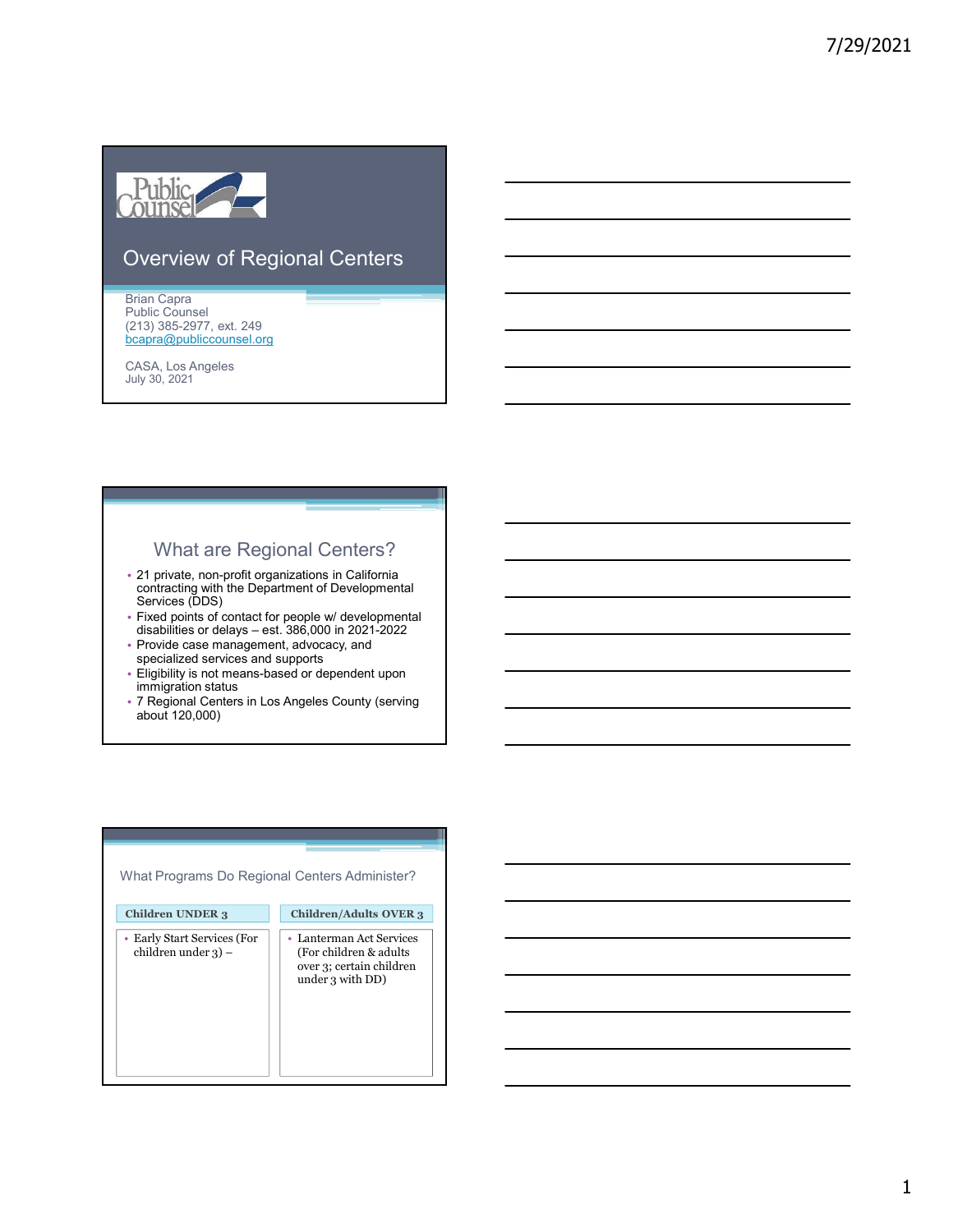# What Laws Apply to Regional Centers? Children UNDER 3 Children/Adults OVER 3 – IDEA, Part C (20 USC § 1400 Institutions Code (WIC) § - IDEA, Part C (20 USC § 1400<br>et seq.); 34 CFR Part 303) – California Early Intervention Services Act (Cal. Gov't. Code § 95000 et seq.) Regulations (§50201-58882) – Title 17, Cal. Code of Regulations (§ 52000-52175)<br>
Regulations (§ 52000-52175)<br>
Regulations (€ 2000-52175)<br>
Elect (2000-52175)<br>
California Early Intervention<br>
Server Act (Cal. Welfare & Act (2000-52175)<br>
Francisco Act (Cal. Code of Prince Cal 4500 et seq.) – Title 17, Cal. Code of Laws available at: <u>www.dds.ca.gov</u> (Laws & Regulations link)<br>Regulations available at: <u>http://ccr.oal.ca.gov</u><br>RULA & SERR: at www.disabilityrightsca.org (Publications & Resources link)

| Education Rights Holders (ERH) & Developmental<br>Services Decision-makers (DSDM) |                                                                                                                            |
|-----------------------------------------------------------------------------------|----------------------------------------------------------------------------------------------------------------------------|
| What are<br>they?                                                                 | Legal right to make education-related and developmental decisions for a child, youth, or non-minor dependent               |
| Why do<br>you need<br>them?                                                       | Request records                                                                                                            |
|                                                                                   | Consent to assess for eligibility and services                                                                             |
|                                                                                   | Consent to receive services                                                                                                |
| Who may<br>hold<br>them?                                                          | Biological or adoptive parent; guardian                                                                                    |
|                                                                                   | Foster parent or caregiver                                                                                                 |
|                                                                                   | Court-Appointed Special Advocate                                                                                           |
| How<br>might they<br>change?                                                      | Minute Order                                                                                                               |
|                                                                                   | $JV-535$                                                                                                                   |
|                                                                                   | Adoption                                                                                                                   |
|                                                                                   |                                                                                                                            |
|                                                                                   |                                                                                                                            |
|                                                                                   |                                                                                                                            |
|                                                                                   |                                                                                                                            |
|                                                                                   |                                                                                                                            |
|                                                                                   |                                                                                                                            |
|                                                                                   |                                                                                                                            |
|                                                                                   |                                                                                                                            |
|                                                                                   | Children Under 3 - Early Start                                                                                             |
|                                                                                   |                                                                                                                            |
|                                                                                   | • The Early Start program is for children 0-3. It provides<br>services and supports to maximize their potential.           |
|                                                                                   |                                                                                                                            |
|                                                                                   | • While the RC provides services in most cases, if the child<br>has a low incidence disability (solely hearing, vision, or |

- The Early Start program is for children 0-3. It provides services and supports to maximize their potential.
- While the RC provides services in most cases, if the child has a low incidence disability (solely hearing, vision, or orthopedic), the local educational agency will be responsible for providing services.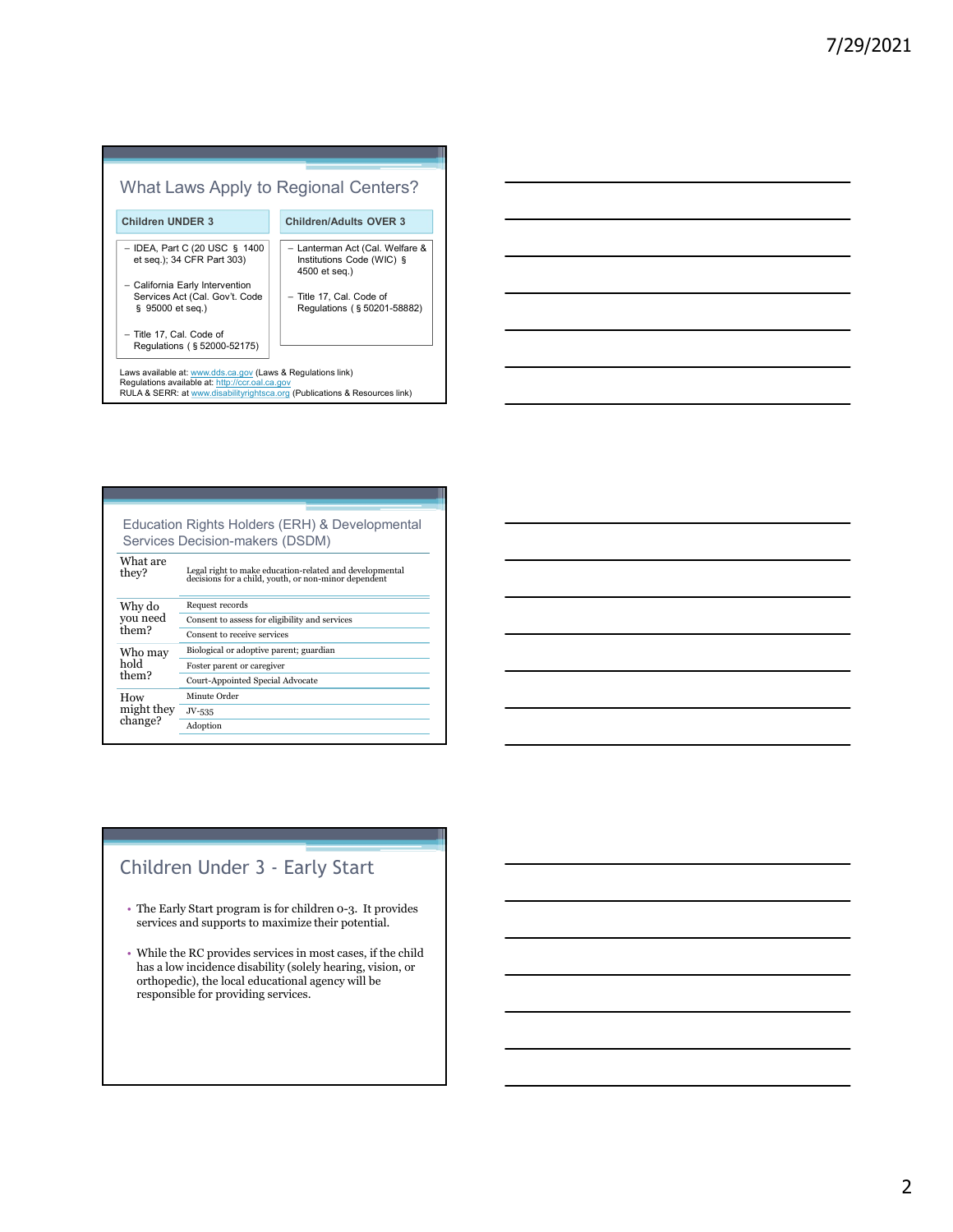### Who Qualifies for Early Start?

- Children with "Developmental Delay" (33% or greater) in one or more of the following five areas:
	- Cognitive, Physical and Motor, Communication, Social or Emotional, Adaptive
- Children with "Established Risk Condition" e.g.: Down Syndrome, Epilepsy, Cerebral Palsy Low Incidence Disability (e.g. blindness, deafness)
- Children considered "High Risk" due to biomedical factors, e.g.:
	- Prematurity, prenatal exposure to drugs/alcohol, parent with developmental disability, etc.

### Application Process

- Contact the appropriate RC
- RC will need CONSENT from parent or educational rights holder
- RC should do a complete developmental evaluation. If you are concerned about one area, you can also request specific assessments (speech, physical therapy)
- Under Early Start: RC has 45 days from date of referral to complete assessments and hold an IFSP, if consent is provided

### What Is an Individualized Family Service Plan?

- Contract between client and the RC
- Must list all of the services and supports.
- Must be held every 6 months.
- You can request an IFSP at any time. It must be held within 30 of your request.
- RCs must communicate w/ family in their native language during the IFSP process; family can request a translated copy of the IFSP (SB 555)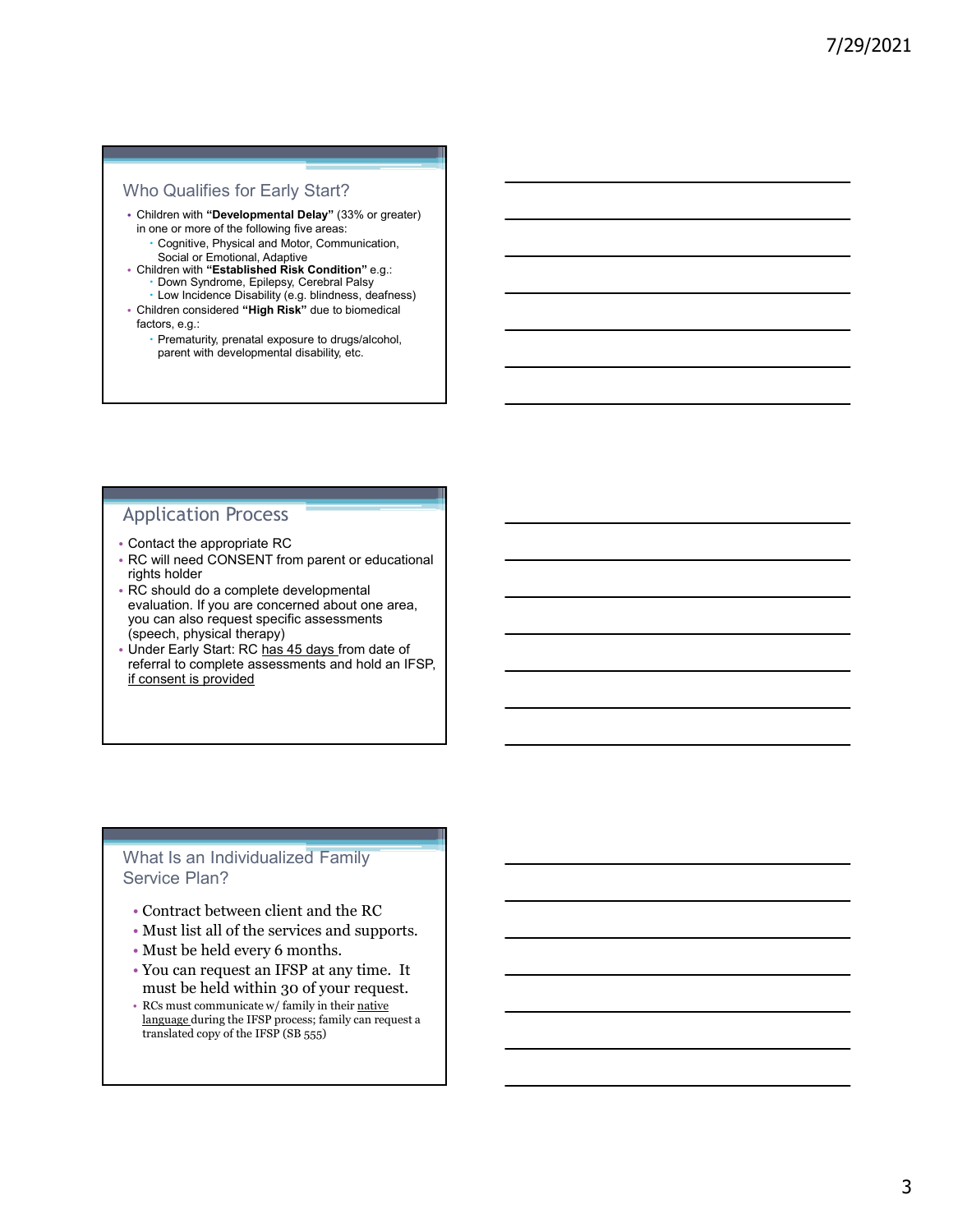### What does an IFSP include ?

- Family Statement
- Present Levels of Functioning
- Expected Developmental Outcomes
- Expected Family Outcomes
- List of Services
- Duration, Frequency, Location, Funding Source, and Projected Initiation Date
- Transition Information

### IFSP Services  $\frac{d}{dt}$  diagnostic or evaluation

- Service Coordination
- Social Work
- Family Training/Counseling
- Special Instruction Assistive Technology **Constant Constant Constant Constant Constant Constant Constant Constant Constant Constant Constant Constant Constant Constant Constant Constant Constant Constant Constant Const**
- Speech-Language Pathology Audiology Durable Medical
- 
- Occupational Therapy (OT) Vision Services and the contract of the contract of the contract of the contract of the contract of the contract of the contract of the contract of the contract of the contract of the contract
- Physical Therapy (PT)
- Psychological Services
- Nursing Services • Nutrition Services

• Medical Services (for

- 
- Transportation & Related Costs
- - Equipment (DME)
	- Health Services (to
	- benefit from other services)

Since 2009, respite/family supports no longer generally available<br>through Early Start. Consider possible Lanterman Act eligibility. Source, and Projected Initiation Date<br>
Transition Information<br>
The Consider Consider a consideration<br>
Starte-Consider a consider a consider a considered by the Starte-Consider<br>
Starte-Consider a Kursing Sevice Consider a S

### The Lanterman Act

- 
- FSP Services<br>
(diagnostic or evaluation<br>
service Coordination<br>
 Nursing Services<br>
 Social Work<br>
 Ramsportation & Transportation &<br>
 Femaly Training/Counseling Related Costs<br>
 Speech Langtunge Pathology<br>
 Assistive the right to services and supports to allow them to live a more normal and independent life.
- FSP Services<br>
 Medical Services of the columns of the stress calid Work<br>
 Nurtifuon Services<br>
 Social Work<br>
 Family Training/Counseling Transportation &<br>
 Special Instruction are Sheeken Fouring Counseling Relat - Service Cordination<br>
- Social Work<br>
- Social Mork<br>
- Tamsportation & Altertion Services<br>
- Family Training/Counseling - Readard Costs<br>
- Special Instruction - Assistive Technology<br>
- Audiology<br>
- Audiology<br>
- Cocupationa of support they want and need. They also have the right to make choices about their lives.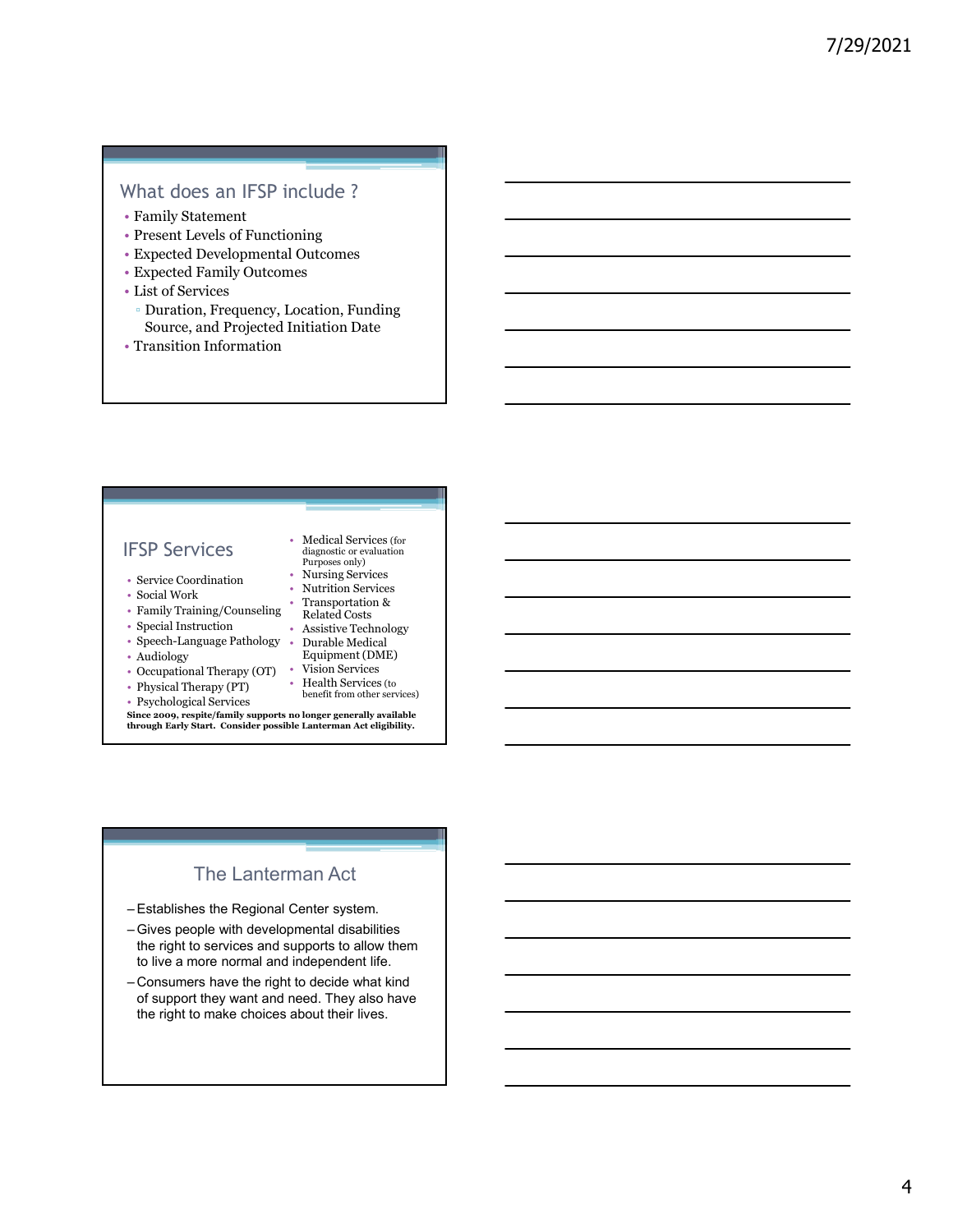### What Is a Developmental Disability?

- 
- 
- 
- 
- 
- What Is a Developmental Disability?<br>
—Intellectual Disability<br>
—Autism,<br>
—Cerebral Palsy,<br>
—Epilepsy, or<br>
—The "Fifth Category"<br>
—A disabiling condition found similar to intellectual<br>
—A disabiling condition found similar What Is a Developmental Disability?<br>
- Intellectual Disability<br>
- Autism,<br>
- Cerebral Palsy, or<br>
- Fighter Category"<br>
- A disability or a disability of the Higher Control of the Higher Category"<br>
- A disability condition f What Is a Developmental Disability?<br>
-Intellectual Disability<br>
-Autism,<br>
-Cerebral Palsy,<br>
-Epilepsy, or<br>
-The "Fifth Category"<br>
-A disability or<br>
-A disability or<br>
-requires treatment similar to that required for<br>
orscons What Is a Developmental Disability?<br>
—Intellectual Disability<br>
—Autism,<br>
—Cerebral Palsy,<br>
—Epilepsy, or<br>
—Epilepsy, or<br>
—The "Fifth Category"<br>
—A disability or<br>
—equires treatment similar to that required for<br>
—erequires What Is a Developmental Disability?<br>
-Intellectual Disability<br>
-Autism,<br>
-Cerebral Palsy,<br>
-Epilepsy, or<br>
-Epileys, or<br>
-A disability or<br>
-The "Fifth Category"<br>
- A disability or the strainent similar to intellectual<br>
-inq What Is a Developmental Disability?<br>
Intellectual Disability<br>
Autism,<br>
Cerebral Palsy,<br>
Epilepsy, or<br>
The "Fifth Category"<br>
- A disabling condition found similar to intellectual<br>
disability or<br>
- requires treatment similar What Is a Developmental Disability?<br>
Intellectual Disability<br>
Autism,<br>
Autism,<br>
Epilepsy, or<br>
The "Fifth Category"<br>
The "Fifth Category"<br>
— requires treatment similar to that required for<br>
— requires treatment similar to t What Is a Developmental Disability?<br>
—Intellectual Disability<br>
—Autism.<br>
—Cerebral Palsy,<br>
—Cerebral Palsy,<br>
—Eplepay, or<br>
—The "Fifth Category"<br>
—A disability or<br>
—A disability or<br>
— dequise tast neutricular to that requi
- persons with intellectual disability
- 

# What Is a Developmental Disability? (continued) What Is a Developmental Disability?<br>
-Intellectual Disability<br>
-Cerebrar Palsy,<br>
-Cerebrar Palsy, or<br>
-Epilepsy, or<br>
-The "Fifth Category"<br>
-The "Fifth Category"<br>
-Epilepsy, or<br>
-Indissibility or with intellectual disabili

- 
- 
- 
- viriat is a Developmentar Disability ?<br>
Intellectual Disability<br>
-Cerebral Palsy, or<br>
-Epilepsy, or<br>
-Epilepsy, or<br>
-The "Fifth Category"<br>
-A disability or ordinal stability of the start of the start of the start of the st -Intellectual Disability<br>
- Cerebral Palsy,<br>
- Cerebral Palsy,<br>
- Cerebral Palsy,<br>
- Firth Category"<br>
- The "Firth" Category"<br>
- The "substantial disability or acquired for<br>
- The disability or acquired for<br>
- The present – Cerebral Palsy, or<br>
– Epilepsy, or<br>
– The "Fifth Category"<br>
– A disability ordition found similar to intellectual<br>
stability or<br>
– requires treatment similar to that required for<br>
persons with intellectual disability<br>
– physical, learning disabling, or psychiatric in nature. What Is a Developmental Disability?<br>
(continued)<br>
-Is expected to continue indefinitely,<br>
-Originates before age of 18, and<br>
-Constitutes a "substantial disability."<br>
-Does not include conditions which are "*solely"*<br>
phys

### Substantial Disability

- of the following areas:
	- –Self-Care,
	- –Receptive and Expressive Language,
	- –Learning,
	- –Mobility,
	- –Self-Direction,
	- –Capacity for Independent Living, and
	- –Economic Self-Sufficiency.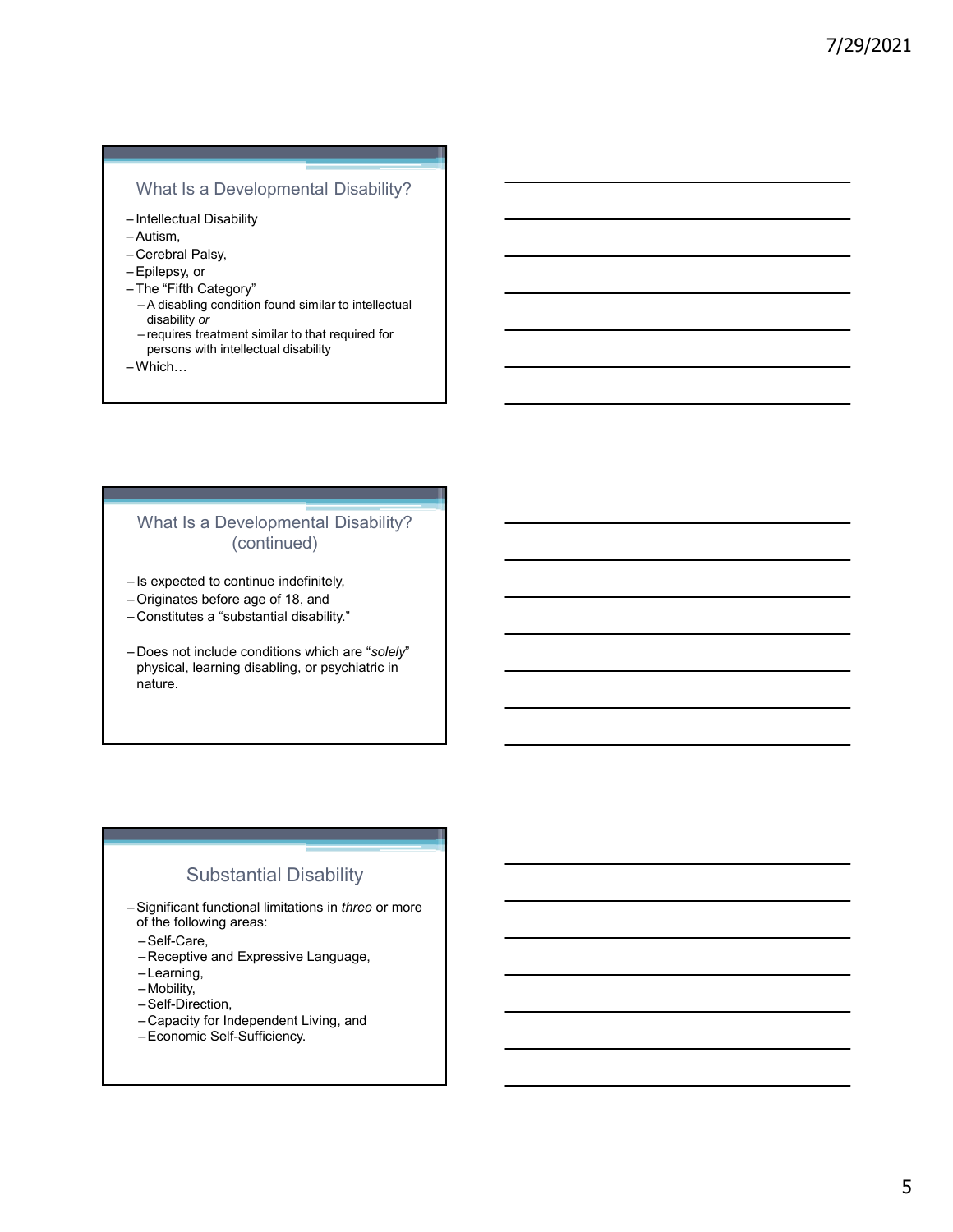### **Terminations**

### Termination of eligibility

A consumer shall remain eligible for services from RCs unless a RC, following a comprehensive reassessment concludes that the original determination that the person has a DD is "clearly erroneous." [WIC 4643.5 (b)]

### Presumptive Eligibility

- COVID-19: DDS Directive 02-032520
- No in-person eligibility assessments
- If RC is "reasonably certain" applicant is eligible, but can't make definitive determination, may grant "presumptive eligibility" during effective period
- If RC later determines ineligibility, the "clearly erroneous" standard doesn't apply

### Provisional Eligibility

- Change in RC eligibility law (AB 136, 2021), effective immediately
- For three and four year olds
- Five statutory categories of DD not required
- Child must have two of five areas (first five areas) of substantial disability
- At least 90 days before child turns three and exits Early Start, RC must assess for traditional & provisional eligibility
- If provisionally eligible, RC must assess child at least 90 days before turning five for ongoing eligibility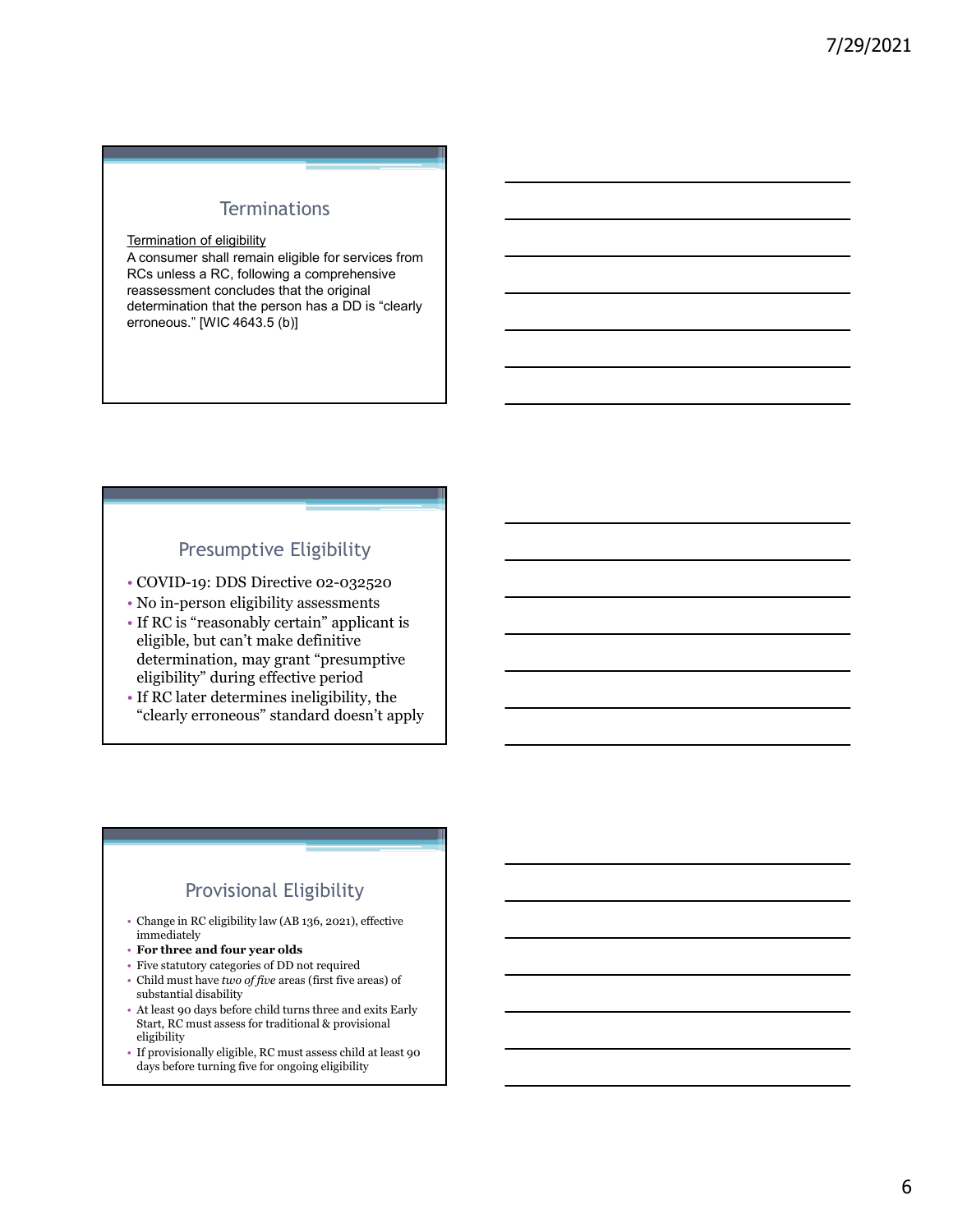### Application Process

- 
- developmental services decision-maker.
- Application Process<br>
 Contact the appropriate regional center (RC).<br>
 RC will need consent from parent or<br>
developmental services decision-maker.<br>
 RC must decide to evaluate within 15 working<br>
days, i.e., "initial inta Application Process<br>
- Contact the appropriate regional center (RC).<br>
- RC will need consent from parent or<br>
developmental services decision-maker.<br>
- RC must decide to evaluate within 15 working<br>
days, i.e., "initial inta days, i.e., "initial intake."
- assessments, if needed, **BUT**
- Application Process<br>
 Contact the appropriate regional center (RC).<br>
 RC will need consent from parent or<br>
developmental services decision-maker.<br>
 RC must decide to evaluate within 15 working<br>
days, i.e., "initial inta Application Process<br>
—Contact the appropriate regional center (RC).<br>
—RC will need consent from parent or<br>
developmental services decision-maker.<br>
—RC must decide to evaluate within 15 working<br>
—The RC generally has 120 da –Must assess in 60 days if 120 days could cause significant further delay in development, risk to health & safety, or a more restrictive placement. –Los Angeles County MOU provides for 60-day
	- timeline for Probation-involved children and youth.

### Individual Program Plan (IPP)

- Contract between consumer and the RC.
- Must list all of the services and supports.
- Must be held within 60 days of completion of the initial eligibility determination.
- Must be held every 3 years, with annual reviews.
- Consumer can request an IPP meeting at any time. It must be held within 30 days of the request.
- IPP must be a person-centered plan.
- RCs must communicate w/ family in their native language during the IPP process; family can request a translated copy of the IPP (SB 555) Individual Program Plan (IPP)<br>
• Contrad between consumer and the RC.<br>
• Must list all of the services and supports.<br>
• Must list all of the services and supports.<br>
• Must be held within 60 days of completion of the<br>
• Mus

### Individual Program Plan (IPP) (continued)

- - –Life goals, based on needs and preferences, and current functional abilities.
	- –Time-limited objectives in meeting those goals.
	- –Schedule of the type and amount of services and supports to be purchased to meet the IPP goals and objectives.
	- –Schedule for review and evaluation of the IPP.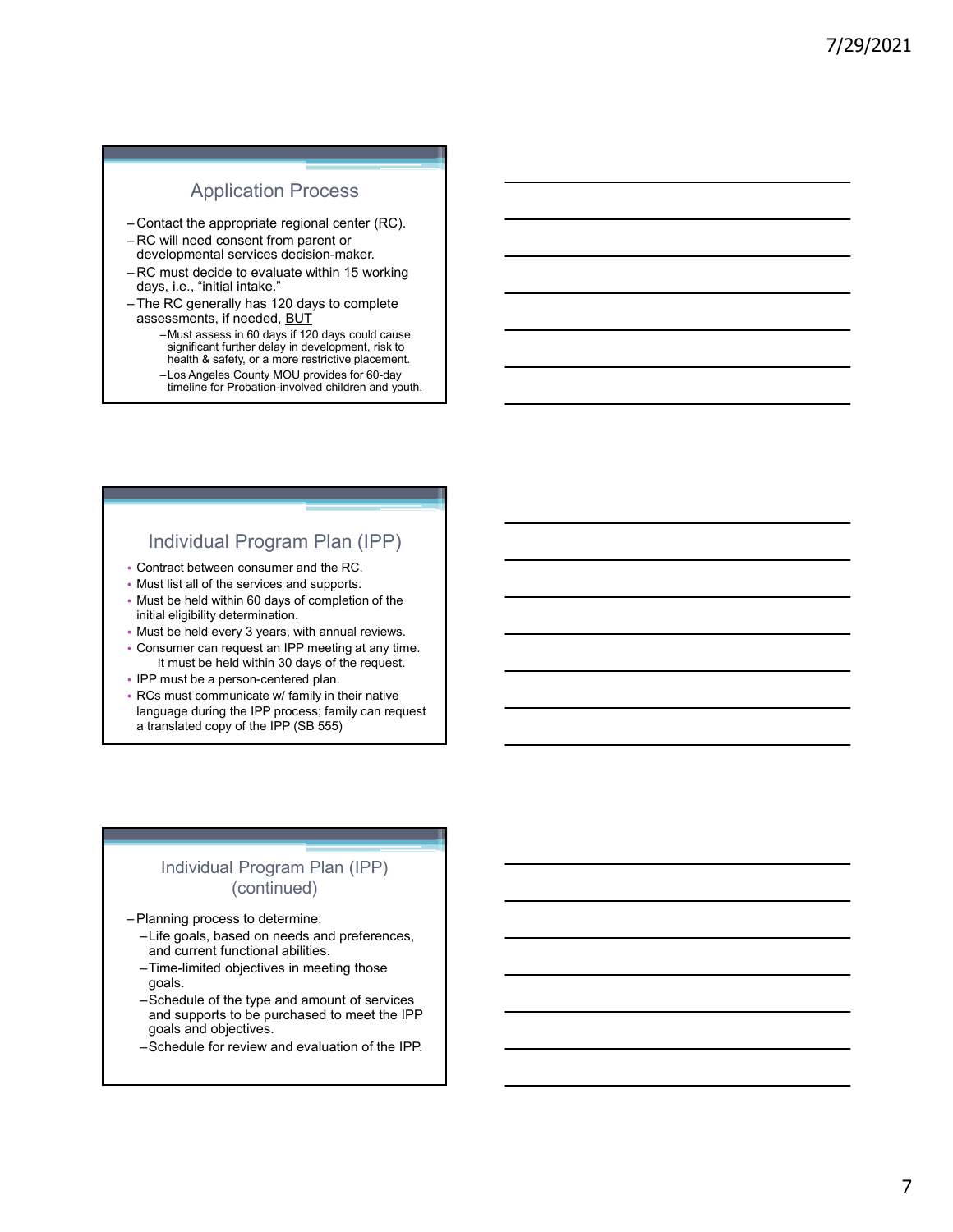### What Factors Determine the Services and Supports to be Included in the IPP?

- Need
	- To lessen the effects of the developmental disability
	- To enable the client to have a normal,
	- independent, and productive life, or
	- To enable a client to learn new skills in an appropriate way
- Effectiveness
- Cost-Effectiveness

# Examples of Regional Center Services for Children & Youth What Factors Determine the Services and<br>
Supports to be Included in the IPP?<br>
• Need<br>
• To lessen the effects of the developmental<br>
• To enable the client to have a normal,<br>
• Effectiveness<br>
• To enable a client to learn n mural tractive becoming the effects of the developmental<br>
scheptors to be included in the IPP?<br>
• Need<br>
• To enable the client to have a normal,<br>
independent, and productive life, or<br>
• To enable a client to learn new skil Supports to be included in the IPP?<br>
• Ne of the developmental<br>
• To leasen the effects of the developmental<br>
• To enable the client to have a normal,<br>
• To enable the client to learn new skills in an<br>
• appropriate way<br>
• - To leasen the effects of the developmental<br>
disability<br>
- To enable the client to have a normal,<br>
independent, and productive life, or<br>
- To enable a client to learn new skills in an<br>
appropriate way<br>
- Effectiveness<br>
 via the client to have a normal,<br>
in To enable the client to learn new skills in an<br>
appropriate way<br>
Forecluveness<br>
Forecluveness<br>
Cost-Effectiveness<br>
Cost-Effectiveness<br>
for Children & Youth<br>
Examples of Regional Center - To enable the client to have a normal,<br>
independent, and productive life, or<br>
- To enable a client to learn new skills in an<br>
epropriate way<br>
- Effectiveness<br>
- Cost-Effectiveness<br>
- Cost-Effectiveness<br>
- for Children & independent, and productive life, or<br>
For enable a client to learn new skills in an<br>
appropriate way<br>
Fifectiveness<br>
Cost-Effectiveness<br>
for Children & Youth<br>
From Children & Youth<br>
Pehavior runding and contract the presen - To enable a client to learn new skills in an<br>
e Effectiveness<br>
- Cost-Effectiveness<br>
- Cost-Effectiveness<br>
- Social Center Services<br>
- Social Center Services<br>
- Social training and<br>
- Energency and crisis<br>
programs<br>
- Sp the Services and<br>in the IPP?<br>wive life, or<br>we a normal,<br>we skills in an<br>new skills in an<br>and skills in an<br>and other early independent<br>and other early independent<br>and other early independent<br>Rome) for caregives<br>Rome) for ca the Services and<br>
in the IPP?<br>
e developmental<br>
we a normal,<br>
we skills in an<br>
new skills in an<br>
<br>
<br>
Center Services<br>
& Youth<br>
Freegency and crisis<br>
and other early intervention<br>
and other early intervention<br>
and other ear ie developmental<br>vie ile, or<br>in-home skills in an<br>new skills in an<br>all control of the state (in an all control of the state of the state of the state in<br>the vertice of the state interaction or options<br>interaction of progra ie developmental<br>view life, or<br>tive life, or<br>mew skills in an a<br>mew skills in an a<br>skills in an a<br>skills in an a<br>metal strukture of the straining of the straining of the straining of the straining programs<br>and other early ve a normal,<br>wive life, or<br>hever show skills in an<br>above skills in an<br> $\&$  Youth<br> $\&$  Youth<br> $\frac{1}{\text{Im} \times \text{Im} \times \text{Im} \times \text{Im} \times \text{Im} \times \text{Im} \times \text{Im} \times \text{Im} \times \text{Im} \times \text{Im} \times \text{Im} \times \text{Im} \times \text{Im} \times \text{Im} \times \text{Im} \times \text{Im} \times \text{Im} \times \text{Im}$ view Iffe, or<br>
intervalse intervalses and the specific state of the specifical and the specifical and chemical and chemical and other early intervention<br>
and other early intervention<br>
and other early intervention<br>
and othe inversion services<br>
Transportation services<br>
Services<br>
Services<br>
Services<br>
Services<br>
Services<br>
and other early intervantion<br>
and other early intervantion<br>
programs<br>
Frans time of the control of the control<br>
Fransportation new skills in an<br>
UCenter Services<br>
& Youth<br>
Emergency and crisis<br>
intervention<br>
Independent Independent<br>
Independent Independent<br>
and other early intervention<br>
Programs<br>
Programs<br>
Programs<br>
— Specific (in-brow extraction<br> Examples of Regional Center Services<br>
• For Children & Youth – Ferregery and orisis<br>
beginnes and  $\frac{1}{\sqrt{2}}$ <br>  $\frac{1}{\sqrt{2}}$ <br>  $\frac{1}{\sqrt{2}}$ <br>  $\frac{1}{\sqrt{2}}$ <br>  $\frac{1}{\sqrt{2}}$ <br>  $\frac{1}{\sqrt{2}}$ <br>  $\frac{1}{\sqrt{2}}$ <br>  $\frac{1}{\sqrt{2}}$ <br>  $\frac{1}{\sqrt{2}}$

- Behavior training and<br>behavior modification<br>programs programs
- Adaptive equipment such<br>as wheelchairs, hospital
- beds, etc. beds, etc. hoope) for caregive<br>- Community integration Sexuality training services <br>
— Social skills training
- 
- 
- 
- 
- Emergency and crisis<br>intervention
- and other early intervention **that** programs
- Respite (in-home or out-of-<br>home) for caregivers
- 
- 
- Specialized medical and<br>dental care<br>- Transportation services
- - Independent Living Skills<br>services

### Significant 2009-2011 Budget Cuts

- 
- Therapies, Educational Services suspended
- Behavior Intervention Requirements
- Required use of Medi-Cal/Private Insurance
- Transportation Requirements
- Requirement to Access Certain Services through School for Youth 18-21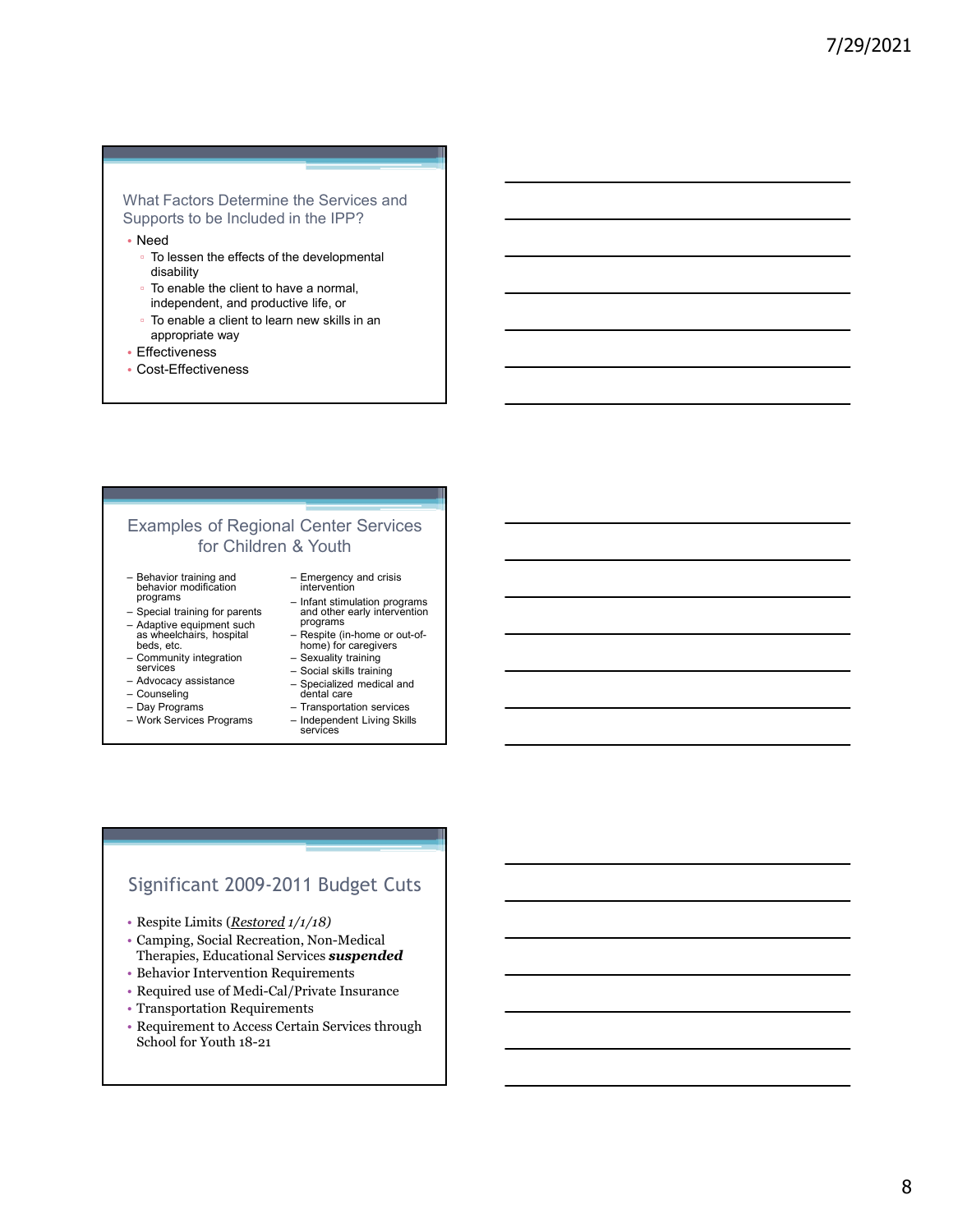### Limits on Services for Youth 18-22

- For youth 18-22 eligible for special education who have not received a diploma or certificate of completion, these services from RC may be limited:
	- Day program
	- Vocational education
	- Work services
	- Independent living program
	- Mobility training and transportation services
- If IPP team determines school cannot provide the services, or the school's services are not appropriate, RC can purchase instead.
- Exemptions may apply (extraordinary circumstances)

### Restoration of Suspended Services

- Under Budget Bill of 2021 (AB 136), effective immediately, following services restored:
	- Social recreation services<br>◦ Camping & associated travel
	-
	-
	- Educational services for 3 to 17 year olds<br>◦ Non-medical therapies, including specialized recreation, art, dance, and music
- Prohibition against RC contracting for these services ended on 6/30/21

### Charge for Regional Center Services?

- 
- 
- 
- Frame distributed Services<br>
2018 remained to frame and the structure in the structure of the structure of the structure server of the structure of the care for minors expected to the care for minors expected to the care fo Restoration of Suspended Services<br>
• Under Budget Bill of 2021 (AB 136), effective<br>
immediately, following services restored:<br>
• Social recreation services<br>
• Educational services for 3 to 17 year olds<br>
• Ran-mediat therap Restoration of Suspended Services<br>
• Under Budget Bill of 2021 (AB 136), effective<br>
immediately, following services <u>restored:</u><br>
• Social recreation services restored:<br>
• Camping & associated travel<br>
• Non-medical chrengie rest.Ura d.Lloft Of Data Participation Services<br>
immediately, following services restored:<br>
Social recreation services<br>
Example & social deteration services<br>
Educational services for 3 to 17 year olds<br>
Participation and mu - Family Cost Participation Program (FCPP): Share of cost<br>for day care, respite, and camping for children between<br>ages 0 and 17. Medi-Cal children exempt - WIC 4783 Under Budget Bill of 2001 (AB 10) (networks<br>
"immediately, following services restored:<br>
"Camping & associated travel<br>
"Camping & associated travel<br>
"Camping & associated travel<br>
Non-medical thermos, inducting specialized immediately, following services <u>restored</u>:<br>
Scain lerencation services<br>
Camping & associated travel<br>
Educational Services for 3 to 17 year olds<br>
Non-medical therapies, including specialized<br>
Prohibition against RC contrac excare recention services for 3 to 17 year olds<br>
Example & associated travel<br>
Exerce for 3 to 17 year olds<br>
For a medical therape, is, including specialized<br>
Prohibition against RC contracting for these<br>
services ended on - Any other co-payment scheme violation and the method of the services ended on 6/30/21<br>
- Prohibition against RC contracting for these<br>
services ended on 6/30/21<br>
- Prohibition against RC contracting for these<br>
services e
- household size, \$150 or \$200 fee. Medi-Cal children
-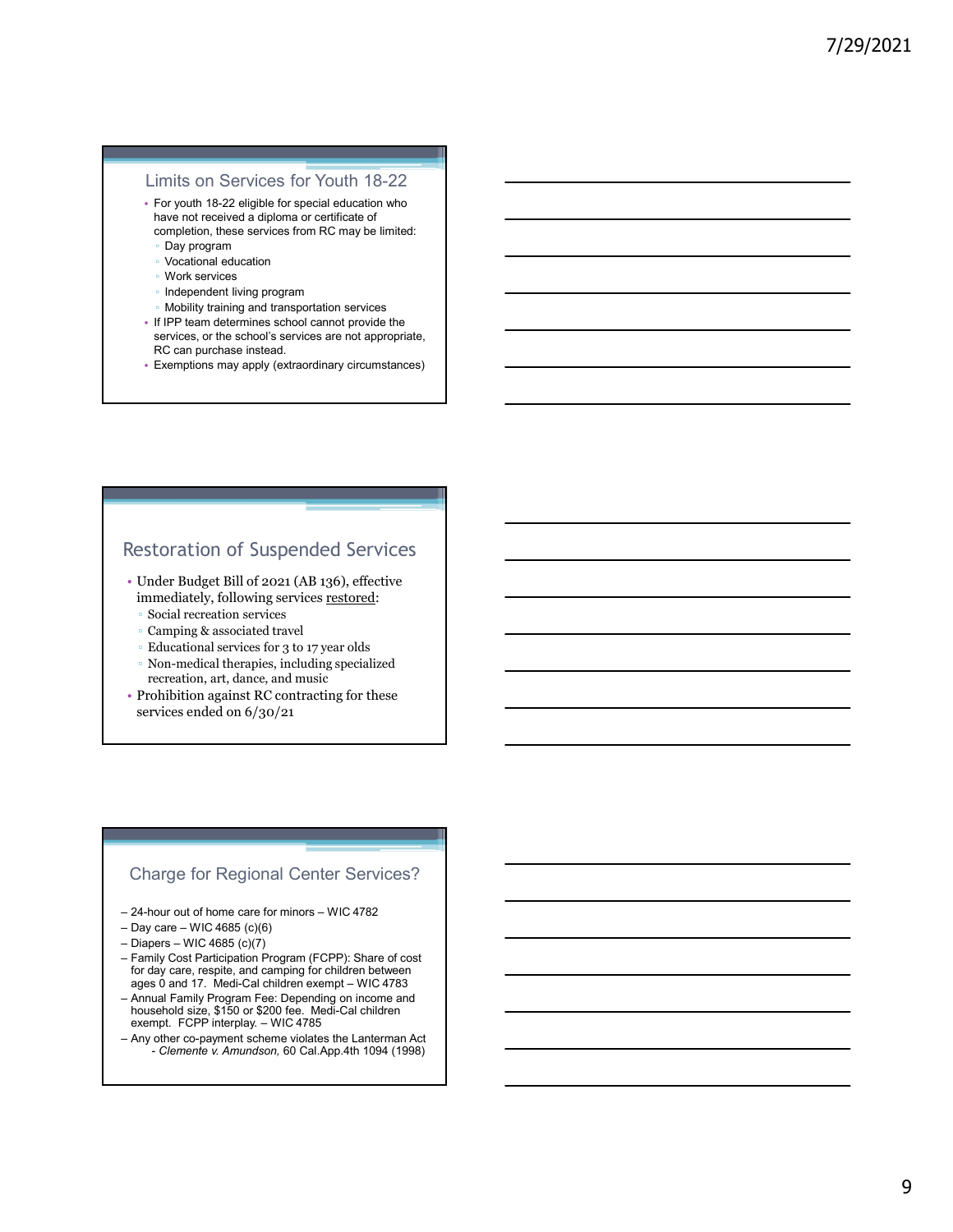### Purchase of Services (POS) Guidelines

- Help determine the types and amounts of services regional centers will fund
- Explain requirements for receiving services
- Vary from regional center to regional center
- 
- Purchase of Services (POS) Guidelines<br>• Heip determine the types and amounts of services<br>• regional centers will und<br>• Explain requirements for receiving services<br>• DDS must approve POS policies WIC § 4434(d)<br>• POS pol entitlement to necessary services and supports Williams v. Macomber, 226 Cal.App.3d 225 (1990)
- POS guidelines required to be posted online, along with other key RC information, under WIC § 4629.5

### What is a Generic Agency?

- Any agency receiving public funds with legal responsibility to serve all members of the general<br>public - 17 CCR § 54302(a)(31).
- 
- 1396n(g).
- Purchase of Services (POS) Guidelines<br>
regional centers will fund<br>
regional center to regional center<br>
Explain requirements for receiving services<br>
Vary from regional center to regional center<br>
extreme to recessary because religio determine the types and amounts of services<br>egional centers will hund<br>many from regional center to regional center<br>— WIC§ policies – WIC§ 4434(d)<br>ODS must approve POS policies – WIC§ 4434(d)<br>will liment to necessar AND, Regional Center must "gap-fund" IPP services if necessary to implement the IPP – WIC § 4648(g); xplarin requires in the receiving services and supports of the properties of the SMS must approve POS points and supports of the system of the INPS must approve the method of the INPS must approve the necessary services a Association for Retarded Citizens v. Department of Developmental Services, 38 Cal. 3d 384 (1985). What is a Generic Agency?<br>
• Any agency receiving public funds with legal<br>
responsibility to serve all members of the general<br>
• Regional Center is the "payor of latters of..."<br>
• Burn Regional Center is the generic Target responsibility to save a dimension of the general<br>public - 17 CCR is passide, and more than the properties of the general<br>Burnal Center is the praetic Targeted Case<br>Burnal Center is the spence of Targeted Case<br>AMO (Baginer

### Behavioral Health Treatment (BHT)

- 
- Co-pays, co-insurance, deductibles
- Medi-Cal (up to age 21)
	- just Autism, now everyone
	- Managed Care vs. Fee For Services (FFS)
	- If FFS, RC still administers the BHT for consumer
	- Medi-Cal "medical necessary" standard applies, Parent participation not mandatory
	- Appeal with State Hearings Division, not RC/OAH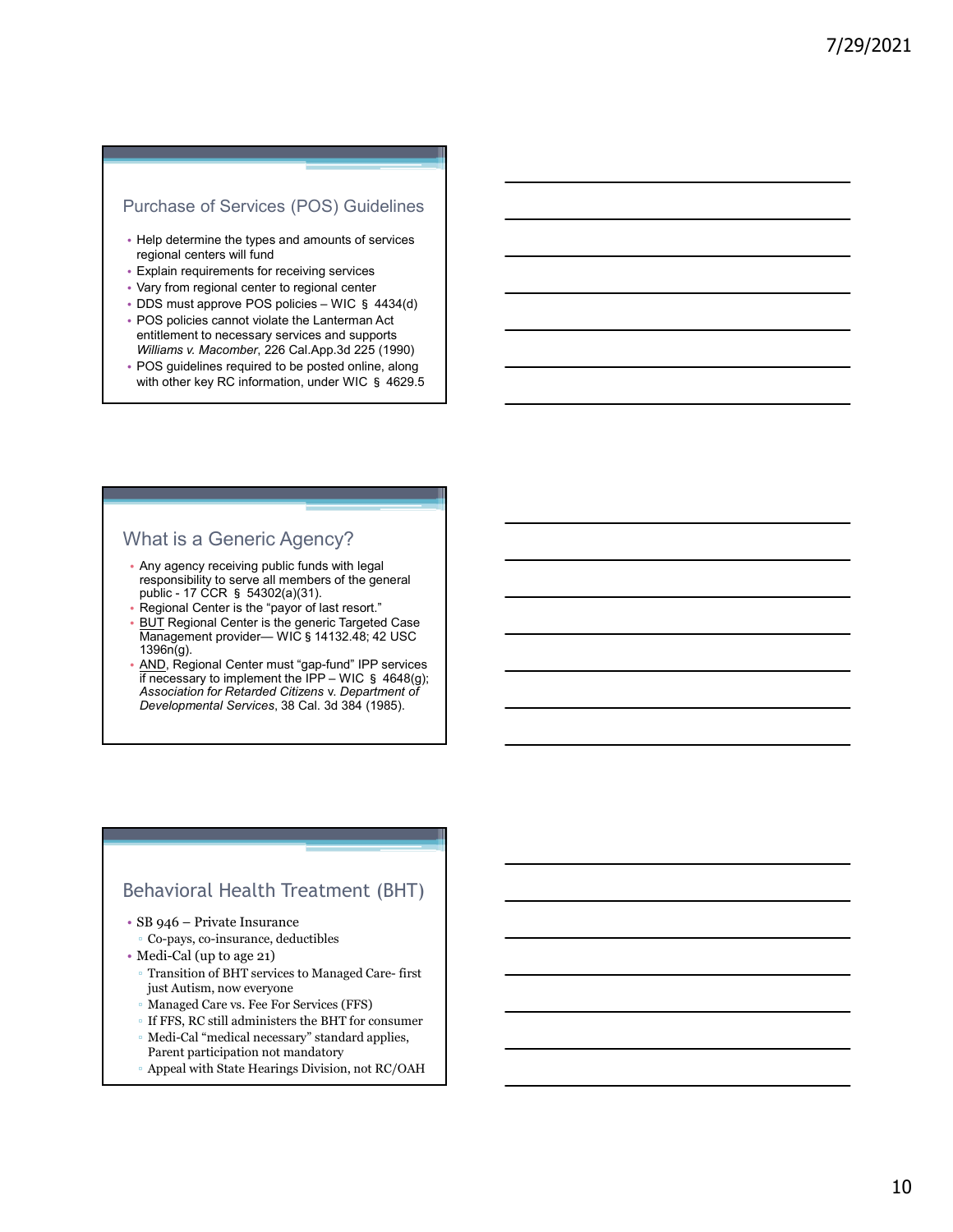### Questions re: IPP & Services

- What does a "good" IPP look like?
- http://www.publiccounsel.org/tools/publications/files/I PP-and-IFSP-Advocacy-Manual.pdf
- RCs online: https://www.dds.ca.gov/RC/RCSD.cfm
- to determine amount must now be posted online
- **CUESTIONS FE:** IPP & Services<br>
 What does a "good" PP look like?<br>
 http://www.publicecons- $\text{Lory}$ /tools/publications/files/I<br>
 Phend-IFSP-Advocacy-Manual,pdf<br>
 AB 959 List & Description of services available thro **Questions re:** IPP & Services<br>
• What does a "good" IPP look like?<br>
• http://www.publicecunsel.org/tools/publications/files/I<br>
• Http://www.publicecunsel.org/tools/publications/files/I<br>
• Pa-and-IFSP-Advocacy-Manual.pdf<br> • SB 81: Standardized information packets; list of agreedupon services at end of IPP; RCs to publish procedures & assessment tools used for personal assistance, transportation, independent/supportive living services – Questions re: IPP θ θ Services<br>
• What does a "good" PP look like?<br>
• http://www.publicocourse.lorg/tools/publications/files/I<br>
<u>PP-and-IFSP-Advococy-Manual.pdf</u><br>
– RC septiep procedures & assessment tools used<br>
τo de – What does a "good" IPP look like?<br>
http://www.publiccounsel.org/tools/publications/files/I<br>
IPP-and-HSP-Advocacy-Manual.pdf<br>
A B 959 – List & Description of services available through<br>
R S B 353- ICS s respite procedures

### Transfers (Generally)

Transferring to another RC:

- considered eligible by any other RC if he/she moves [WIC 4643.5 (a)]
- Services in IPP continue pending development of new IPP<br>[WIC 4643.5 (c)]; DDS' Inter-RC Transfer Guidelines: https://www.disabilityrightsca.org/system/files/fileattachments/506301SuppH.pdf

### AB 1089 (2014): RC Transition Procedures for Foster Children/Youth

- Once RC is notified of child's move to another RC catchment area by child welfare agency or attorney, the sending RC must get services in place in new<br>location within  $\underline{30 \text{ days}}$  of notification andering to another RC<br>
if a screame is found edipties for RC services, heldes is<br>
devias in PP contume perimany developement of now iPP<br>
Revices in PP contume perimany developement of now iPP<br>
INtro-X/www.dissilliftvartis recent and a complete the Character Guidelins:<br>This accepts with the Character Guidelins and the statements<br>Social Supplements are are secured in the statements of the statements<br>of a complement and the complement of the s
- The sending RC must report to the court if services not in place within 30 days, and continue to report every 30 days until all services are secured
- Case management transfers from sending RC to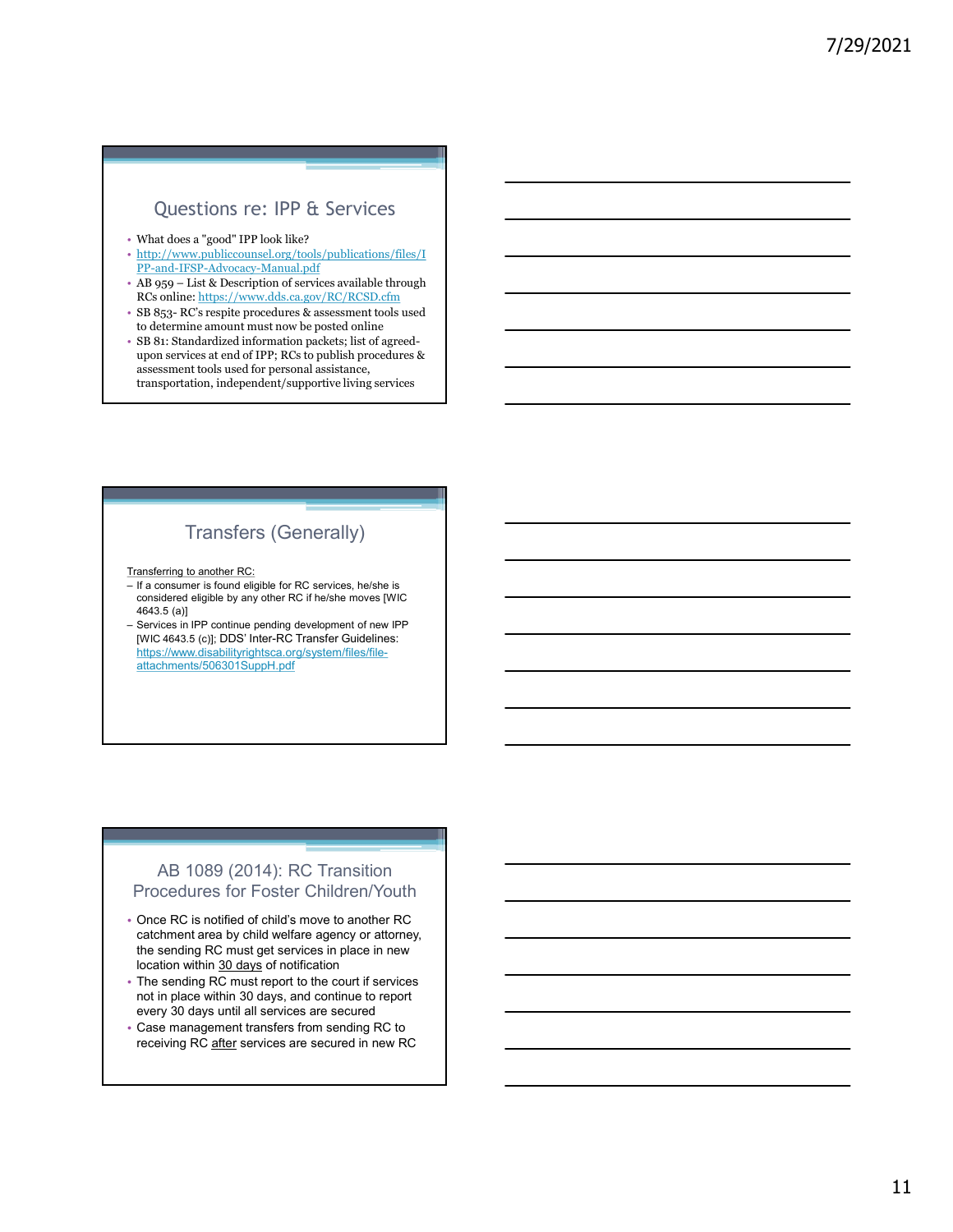### Inter-Agency Coordination

- Each regional center and county mental health (CMH) agency must have a memorandum of
- 
- Inter-Agency Coordination<br>
Fach regional center and county mental health<br>
(CMH) agency must have a memorandum of<br>
understanding (MOU) WIC 4696.1.<br>
Fegional Center must help advocate for services<br>
from CMH WIC 4648(b).<br> Inter-Agency Coordination<br>Fach regional center and county mental health<br>
(CMH) agency must have a memorandum of<br>
understanding (MOU) – WIC 4696.1.<br>
Fregional Center must help advocate for services<br>
from CMH – WIC 4648(b).<br> Probation, and DMH outlining each agency's roles and responsibilities in serving the DD population.
- Quarterly MAAB meetings in LA
- Quarterly meetings in LA chaired by Judge
- Annual Partnership Conference at CSULA

### SB 1048 (2012): Joinder

• Authorizes the court, at any time after a petition has been filed, to: Join in a juvenile court proceeding **any agency** that the court determines **has failed** to meet a legal obligation to provide services to a child who is the subject of a dependency proceeding, a minor who is the subject of a delinquency proceeding, a nonminor person over whom the juvenile court has retained dependency or delinquency jurisdiction, or a nonminor dependent, as defined.

• Definition of "Agency"

Any governmental agency or any private service provider or individual that receives federal, state, or local governmental funding or reimbursement for providing services.

### Resolving Disputes With the Regional Center

- Options include:
	- Filing for Fair Hearing
		- Claimant can participate in an Informal
	- Meeting with the RC first to try to resolve Parties may also participate in Mediation to try to resolve
	- Filing a Complaint
		- 4731 Complaints & Early Start Complaints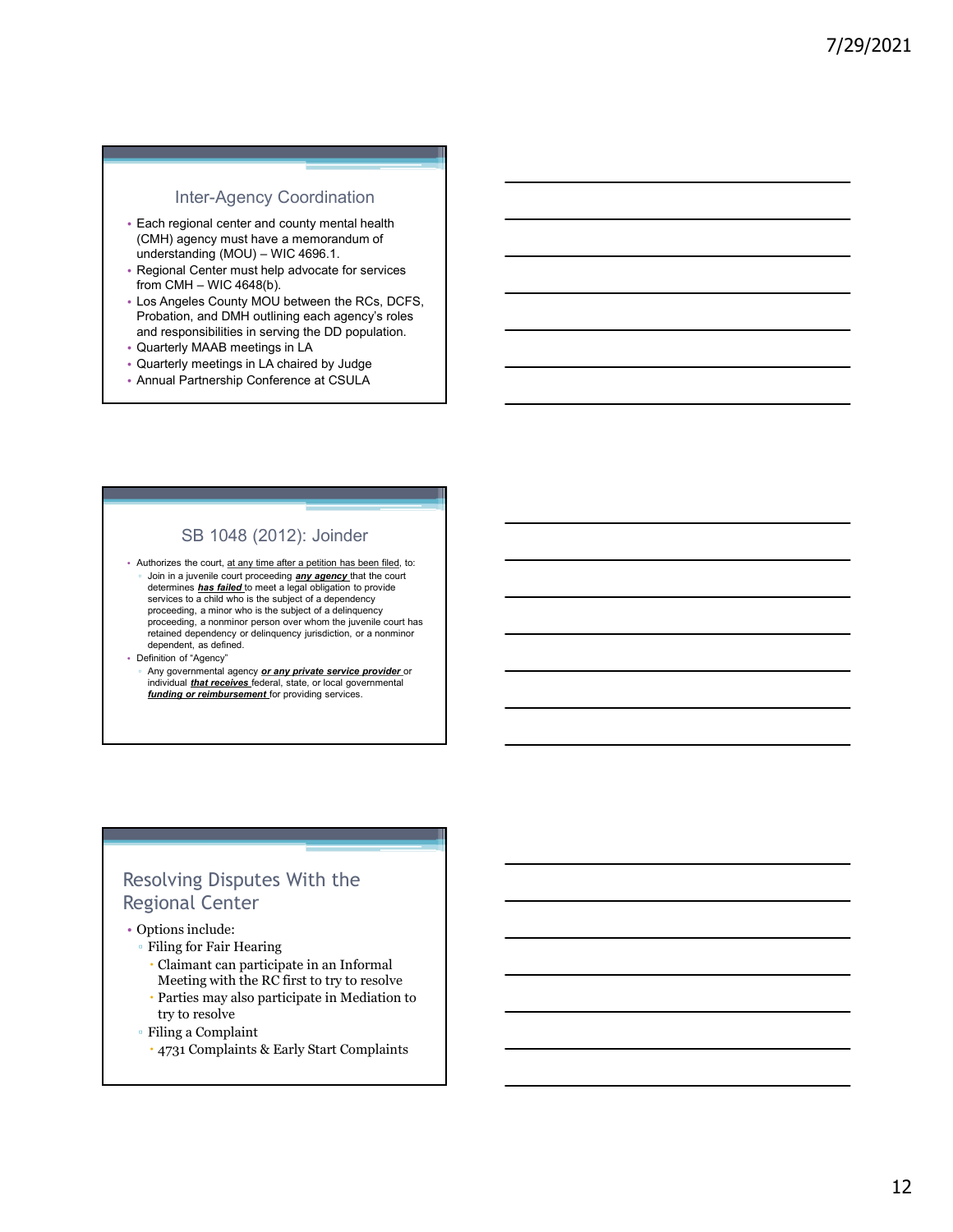### Important Timelines

- metrical dependent of the state of the state of the state of the state of the state of the state of the state of the state of the RC decides to deny, it has **5 working days** to send a NOA advising the consumer of its decis include a service in the IPP after the request has been made.
- send a NOA advising the consumer of its decision.
- days before it changes the services in your IPP.
- Important Timelines<br>– RC has 15 calendar days to decide to whether to<br>include a service in the IPP after the request has<br>been made.<br>— If the RC decides to deny, it has 5 working days to<br>send a NOA advising the consumer of my and the regional center must give you notice at least and the regional center must give the regional center must give you notice at least 30<br>
and a Nova single you notice at least 30<br>
The regional center must give you n Manuscript Controllers and the University of the service in the UPP after the request has been made.<br>
Dealth a service in the UPP after the request has<br>
been made.<br>
Seen an AOA advising the consumer of its decision.<br>
The r safety-in which case, NOA must be sent no later than 10 days after the change was made. FRC has <u>15 calendar days</u> to decide to whether to<br>
module a service in the IPP after the request has<br>
been made.<br>
the RC decides to deny, it has **5 working days** to<br>
the RC decides to deny, it has **5 working days** to<br>
The RC has 15 calendar days to decide to whether to<br>
mode a service in the IPP after the request has<br>
the RC decides to deny, it has 5 working days to<br>
seen a NOA advising the consumer of its decision.<br>
The regional center mus First **In Calcular day** to because to where the request has<br>the RC decides to deny, it has **5 working days** to<br>the reduction of the consumer of its decision.<br>The regional center must give you notice at least **30**<br>the regio the RC decides to deny, it has 5 working days to deny the RC decision.<br>
India NOA advising the consumer of its decision.<br>
The right the right to the second in your price,<br>
the right to the second in the consults of the sec

### What can you do if the regional center denies eligibility or services?

- must be made within 30 calendar days of receiving the Notice of Action (NOA). What can you do if the regional center<br>
denies eligibility or services?<br>
- Right to the <u>Fair Hearing</u> process, but the request<br>
must be made within 30 calendar days of receiving<br>
- "Ad Paid Pending"<br>
- The reduction or ca dentity of services?<br>
dentities eligibility or services?<br>
— Right to the Fair Hearing process, but the request<br>
must be made within 30 dalendar days of receiving<br>
the Notice of Action (NOA).<br>
— "Aid Paid Pending"<br>
— For re Uterlines erigin)<br>
This to the Fair Hearling process, but the request<br>
must be made within 30 calendar days of receiving<br>
the Notice of Action (NOA).<br>
The right to Aid Paid Pending<br>
appeal within 10 calendar days of receiv
	-
- appeal within 10 calendar days of receiving the NOA for services to continue during the appeal.<br>- The right to Aid Paid Pending is automatic in Early Fronce Internation Contents and the regional center of Action (NOA).<br>
The Notice of Action (NOA).<br>
The reduction or cancellation of services, you must<br>
appeal within 10 calendar days of receiving the<br>
NOA for services to c - "Aid Paid Pending"<br>
- Foreduction or cancellation of services, you must<br>
appeal within 10 calendar days of receiving the<br>
NOA for services to continue during the appeal.<br>
- The right of Paid Pending is automatic in Earl
	- Start.

### Fair Hearing

- a delay is requested for good cause.
- 
- 30 days of filing request.
- send each other your exhibits and a list of witnesses.
- usually can submit written position statements afterward.
- more than the content of the model of the model of the model of the More and the More of the Martin Start.<br>
The right to Add Paid Pending is automatic in Early<br>
Start.<br>
Start.<br>
Start.<br>
The right of Administrative Cause.<br>
T the Office of Administrative Hearings.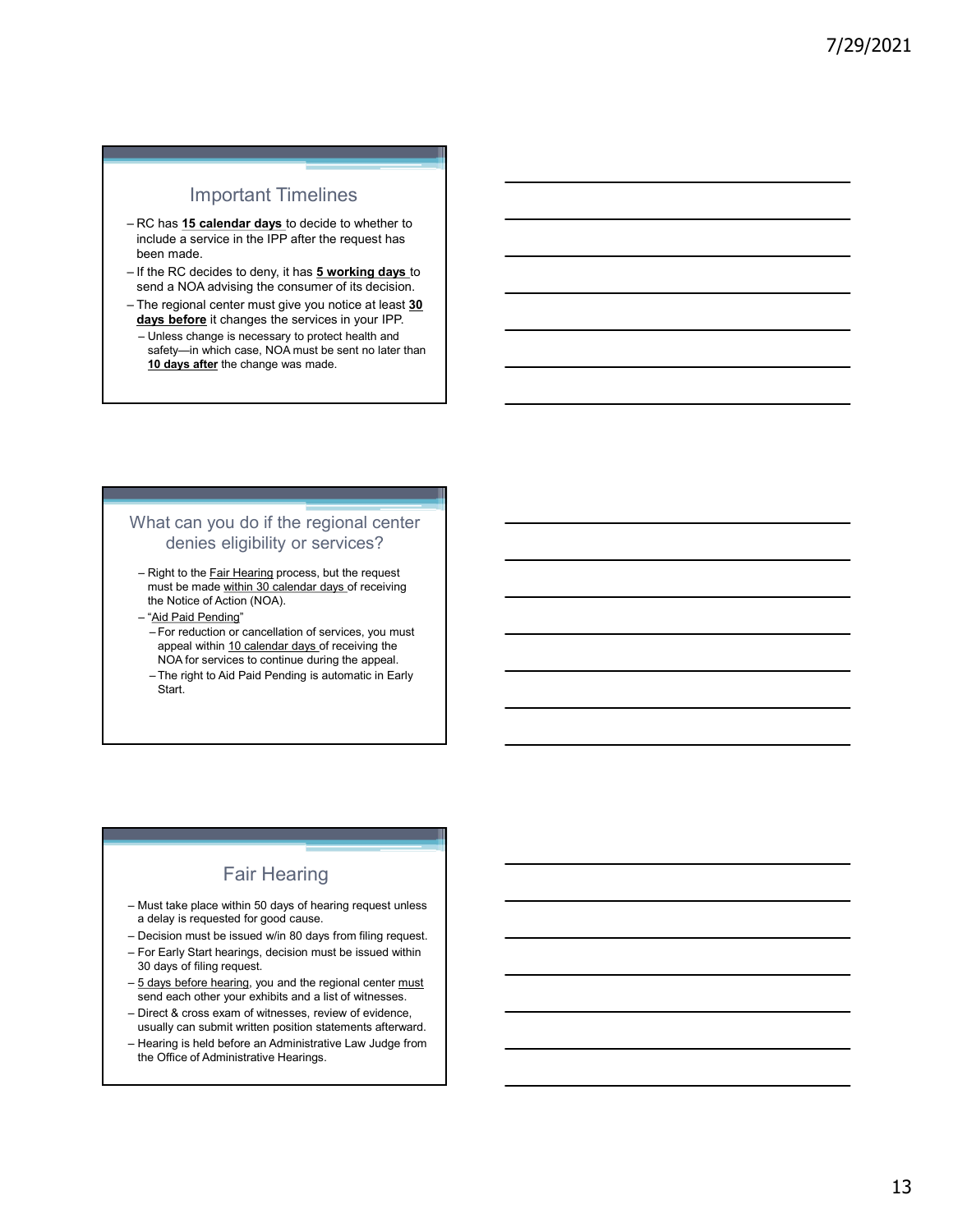### 4731 & Early Start Complaints

- When a "right has been abused, punitively withheld, or improperly or unreasonably denied" by the RC, use the 4731 complaint process. 4731  $\hat{\textbf{t}}$  Early Start Complaints<br>• When a "right has been abused, punitively with<br>telu crimesophy denote by the RC, use the 4731 complaint process.<br>• When a service or support has been denied or canceled, or<br>• When 4731  $E$   $E$  any  $V$  Start.  $\overline{C}$  complaints with the resolved and a shock purifields with the resolved by the resolution of the resolution correction of the resolution of  $\overline{C}$  complexes an expected in the superpos
- When a service or support has been denied or cancelled, or eligibility has been denied, it is appropriate to go to Fair Hearing.
	- Examples of when to file a complaint:
	- RC does not provide a copy of the IPP or IFSP
	- RC denies access to records ▫ RC refuses to provide translation services
	- RC does not return phone calls
	-
	- RC fails to follow statutory timelines<br>RC refuses request to change service coordinators
	-
- RC fails to send Notice of Action when required<br>• Early Start Claimants can file for mediation, fair hearing, or a
- 
- 

### https://dds.ca.gov/Complaints/Home.cfm

### Dual Agency Rate

- 4731 & Early Start Complaints<br>
when a right has been also<br>ed, punitively withed, use the 473 complaint process.<br>
engine where due to find a complaint:<br>  $\therefore$  Kicken and there is a superceluse to go be enter the summer<br>  $\$ care or w/ "approved relatives" receiving ARC benefits; in Kin-GAP; in adoptive placement receiving AAP ure<br>ancestrate by a set of the set of the set of the set of the set of the set of the set of the set of the set of the set of the set of the set of the set of the set of the set of the set of the set of the set of the set
- 
- Currently \$2,771 (children over three) & \$1,241 (children under three) per month
- Automatic annual COLAs applied
- "Presumptively eligible" children qualify–ACIN I-19-21
- Clarifying eligibility for "provisionally eligible" children

### Supplement to the Dual Agency Rate

- Availability of a Supplement of up to \$1,000 for severe deficits in self-care, physical/mobility, medical/sensory, and/or behavior areas
- Supplement awarded in increments of \$250, \$500, \$750 and \$1,000, based on severity of condition or combination of conditions
- Request Supplement in writing (DCFS has 90 days to process)
- Appeal available if Supplement is denied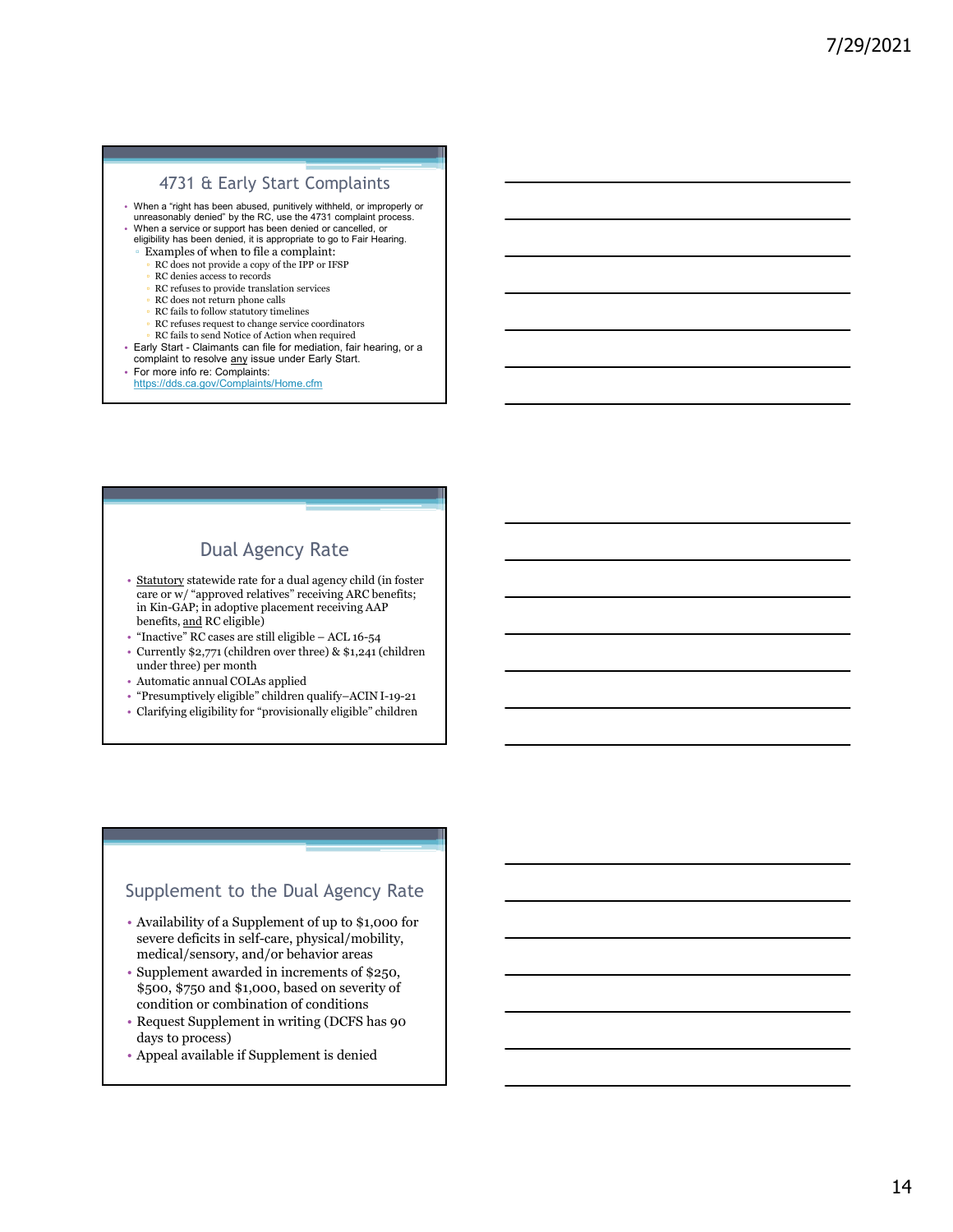# Fair & Equal Access - Background<br>Purchase of Services (POS)<br>Per Capita Authorizations & Expenditures<br>Utilization Rates

- Purchase of Services (POS)
- Per Capita Authorizations & Expenditures
- Utilization Rates
- Deprivation Rates (Consumers with no POS)
- Inter-Regional Center Disparities
- Intra-Regional Center Disparities

### Fair And Equal Access History

- Los Angeles Times article, 12/13/11:
- http://www.latimes.com/news/local/autism/la-meautism-day-two-html,0,3900437.htmlstory
- Senate Select Committee on Autism & Related Disorders, Equity Hearing, 4/30/12:
	- http://autism.senate.ca.gov/informationalhearings
- Senate Human Services Oversight Hearing, 3/14/17: ▫ http://shum.senate.ca.gov/content/hearings • DDS Disparity Measures (3/12/19):
- https://www.dds.ca.gov/rc/disparities/data/ddsdisparity-measures/

### Key Legislative Efforts Since 2012

- AB 1472 (2012): Enacted WIC 4519.5 (disparities data collection) • **SB 555** (2013): RCs must communicate w/ family in <u>native</u><br>language during planning process; family can request translated
- copy of plan.<br>• SB 1093 (2014): Greater transparency, accountability, data<br>reporting, & participation by diverse communities; ILS changes.
- **SB 82** (2015): RCs must provide translated copy of plan into threshold language w/in 45 days of request.
- RC must track & report # of instances translated IPP was requested in non-threshold language if not provided within 60 days of request.
- Contracts with RCs must now measure progress in reducing disparities and improving equity in purchase of services expenditures.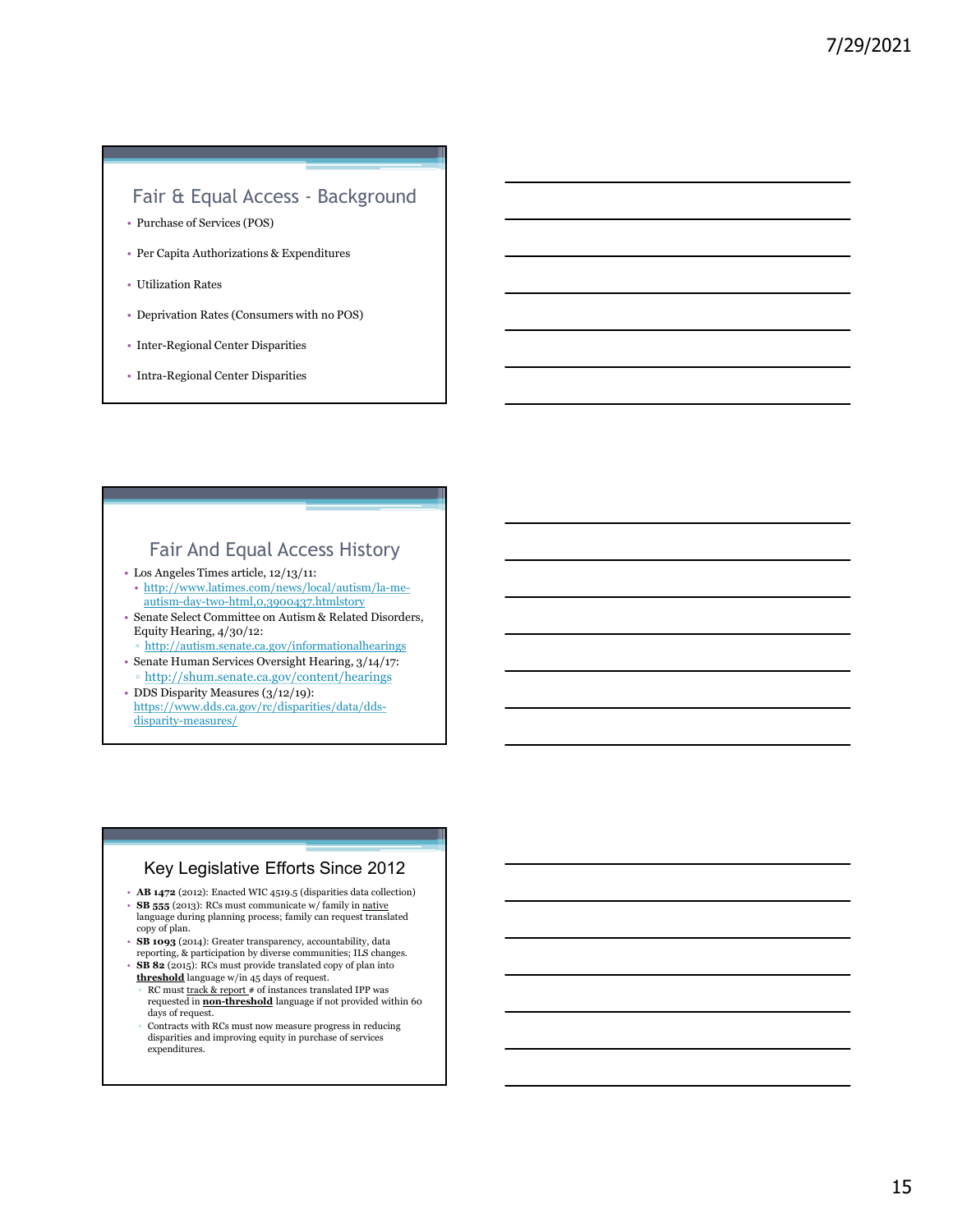### More Key Legislative Efforts

- **EXECUTE:**<br>
 AB 2X1 (2016) \$11 million annually to reduce disparities<br>
through grant projects, available to <u>both</u> RCs and Community<br>
Based Organizations (CBOs)<br>
 **AB 107** (2017): Full restoration of respite services<br> **Transfer and the matrix of the system of the system of the system of the system of the system of the system of the system of the projects, available to <u>both</u> RCs and Community blaned Organizations (CBO<sub>0</sub>)<br>Based Organiz** through grant projects, available to <u>both</u> RCs and Community Based Organizations (CBOs) More Key Legislative Efforts<br>
AB 2X<sub>1</sub> (2005) – \$11 million annually to reduce disparities<br>
through grant projets, available to both RCs and Community<br>
Based Organizations (CBOs)<br>
A B 197 (2027) – Ital to a list of service
- **AB 107** (2017): Full restoration of respite services<br>• **AB 959** (2017) Link to a list of services online & culturally
- and linguistically competent communication standards
- SB 853 (2018): RCs must post online their procedures and assessment tools used to determine respite levels
- SB 81 (2019): Standardized information packets; list of services agreed-upon at end of IPP; policies, guidelines,& assessment tools to be made publicly available
- AB 136 (2021) Multiple significant changes!

### Public Counsel Report (2020): Key Findings

- Auth. for Hispanic children at 69% compared to Whites in 2018-19. Gap has grown by 63% in four years.
- Disparities in auth. b/t White & Hispanic children decreased in only 3 RCs, grew in 18 RCs since 2015-16.
- Auth. for Asian children at 84% compared to Whites in 2018-2019. Asian children authorized slightly more than White children in 2015-16.
- Disparities between White & Black/African-American children have improved somewhat since 2015-16.
- Auth. for Spanish-speaking children at 82% compared to English in 2018-19. Gap grew 69% in four years.

### Public Counsel Report (2020): Key Findings

- Disparities in auth. between English & Spanish-speaking children reduced in only 4 RCs & grew in the other 17 RCs since 2015-16.
- 31% of children received no POS (\$0) throughout all years. In 2018-19, this rate of deprivation ranged among the RCs from 19% to 44%.
- DDS' Disparity Measures are flawed
- Report & Other Info:
- http://www.publiccounsel.org/stories?id=0306
- https://www.facebook.com/publiccounsel/posts/101573 40397205936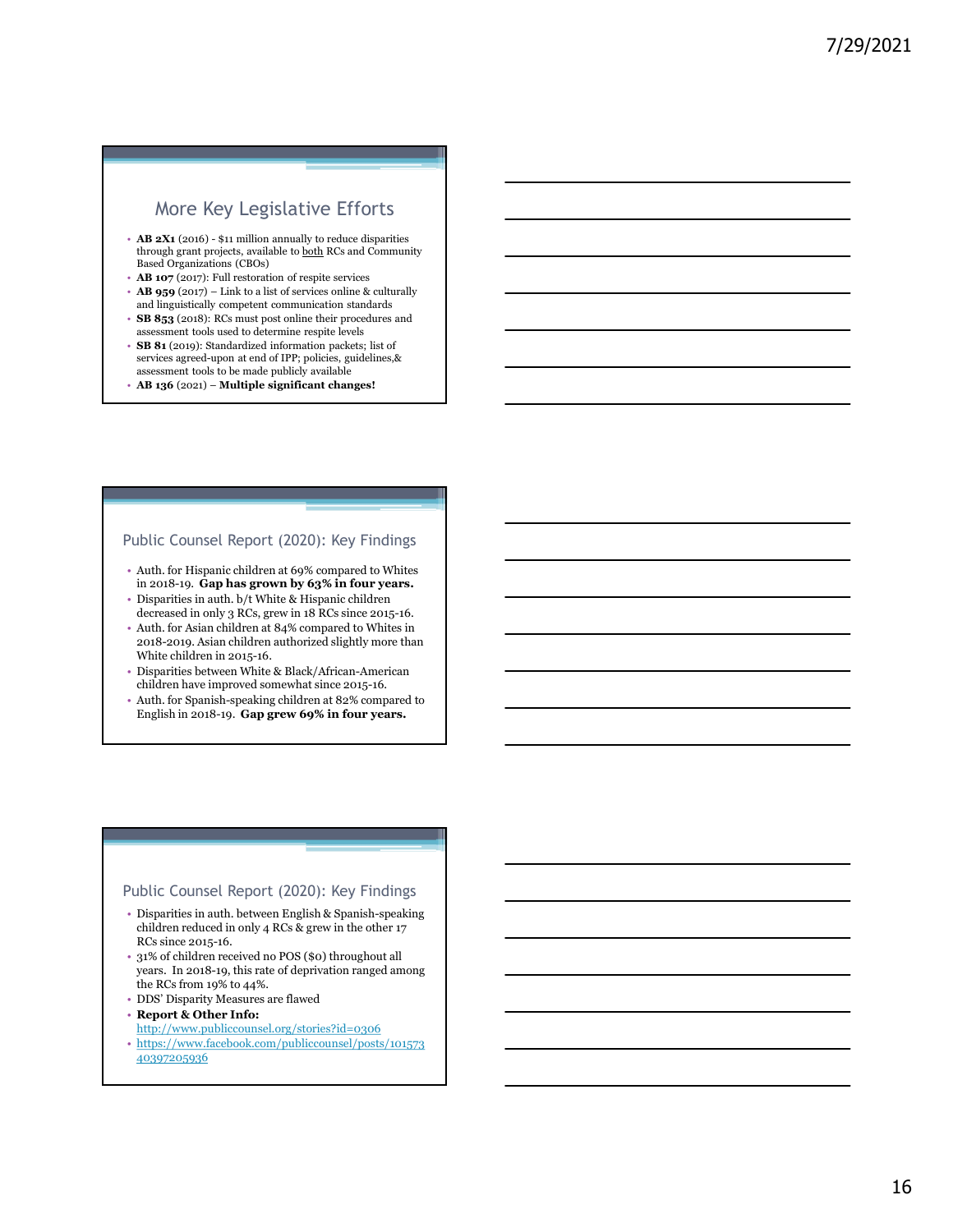### Public Counsel Recommendations

- Replace DDS' Budget Allocation Methodology
- Repeal suspension of suspended services and other service access restrictions of 2009 & 2011 (now repealed in 2021 under AB 136!)
- Require RCs to develop, maintain, and publish language access services plans (now required under AB 136!)

### Public Counsel Recommendations

- Commission an independent study to examine DDS' disparity reduction programs (now required under AB 136!)
- Enforce RCs' compliance with data reporting and other public disclosures duties by tying compliance to performance contracts with DDS
- Require RCs to review all cases where consumers are receiving no POS, classify reasons for deprivation, and publically report findings

### DCFS Regional Center Support

- RC Contact, Services, Case Management, Referral, Consent, Eligibility, etc.
- Payment Issues
	- Dual Agency/Supplement
	- Special Payment/Placement and SSI
- Placement Assistance
- Transition Age Planning
- RC Case Transfers
- Send an E-Mail to:
	- regionalcentersupport@dcfs.lacounty.gov